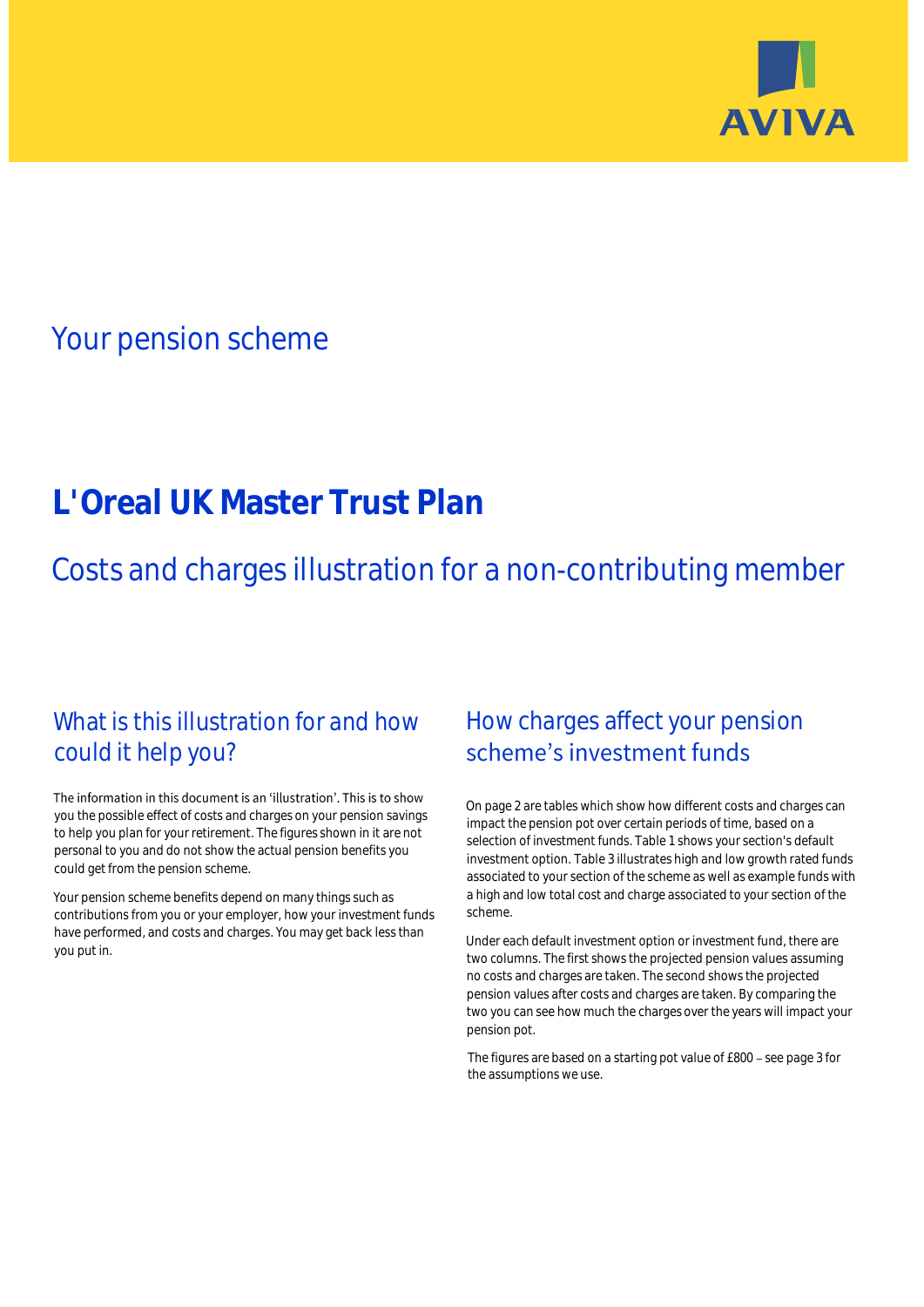| Illustration of effect of costs and charges on the Default Investment Option in<br><b>L'Oreal UK Master Trust Plan</b> |                                         |                                    |  |  |  |  |
|------------------------------------------------------------------------------------------------------------------------|-----------------------------------------|------------------------------------|--|--|--|--|
|                                                                                                                        | L'Oreal - Target Cash Lump Sum Strategy |                                    |  |  |  |  |
|                                                                                                                        | Assumed growth rate 3.5% (p.a.)         |                                    |  |  |  |  |
|                                                                                                                        | Assumed costs and charges 0.45% (p.a.)  |                                    |  |  |  |  |
| At end of year                                                                                                         | Projected value assuming no             | <b>Projected value after costs</b> |  |  |  |  |
|                                                                                                                        | costs and charges are taken             | and charges are taken              |  |  |  |  |
| $\mathbf{1}$                                                                                                           | £809                                    | £805                               |  |  |  |  |
| $\overline{2}$                                                                                                         | £817                                    | £810                               |  |  |  |  |
| 3                                                                                                                      | £826                                    | £816                               |  |  |  |  |
| 4                                                                                                                      | £835                                    | £821                               |  |  |  |  |
| 5                                                                                                                      | £844                                    | £826                               |  |  |  |  |
| 10                                                                                                                     | £890                                    | £853                               |  |  |  |  |
| 15                                                                                                                     | £939                                    | £881                               |  |  |  |  |
| 20                                                                                                                     | £990                                    | £910                               |  |  |  |  |
| 25                                                                                                                     | £1,040                                  | £940                               |  |  |  |  |
| 30                                                                                                                     | £1,100                                  | £971                               |  |  |  |  |
| 35                                                                                                                     | £1,160                                  | £1,000                             |  |  |  |  |
| 40                                                                                                                     | £1,230                                  | £1,030                             |  |  |  |  |
| 45                                                                                                                     | £1,290                                  | £1,060                             |  |  |  |  |
| 50                                                                                                                     | £1,310                                  | £1,060                             |  |  |  |  |

#### **Table 2**

| List of Funds included in the Default Investment Option |                       |                    |
|---------------------------------------------------------|-----------------------|--------------------|
| <b>Fund name</b>                                        | <b>Total Cost and</b> | <b>Growth Rate</b> |
|                                                         | Charge (p.a.)         | (p.a.)             |
| Av L'Oreal Diversified Blend-FPLORDBP                   | 0.63%                 | 3.60%              |
| Av My Future Cash Lump Sum-FPMFCLSP                     | 0.41%                 | 1.50%              |
| <b>Av L'Oreal Growth Blend-FPLORGBP</b>                 | 0.42%                 | 3.60%              |
|                                                         |                       |                    |
|                                                         |                       |                    |
|                                                         |                       |                    |
|                                                         |                       |                    |
|                                                         |                       |                    |
|                                                         |                       |                    |
|                                                         |                       |                    |

**Aviva Life & Pensions UK Limited.**

Registered in England No. 3253947. Registered office: Aviva, Wellington Row, York, YO90 1WR. Authorised by the Prudential Regulation Authority and regulated by the Financial Conduct Authority and the Prudential Regulation Authority. Firm Reference Number 185896. **aviva.co.uk** TEMP GFI NG071309 09/2018